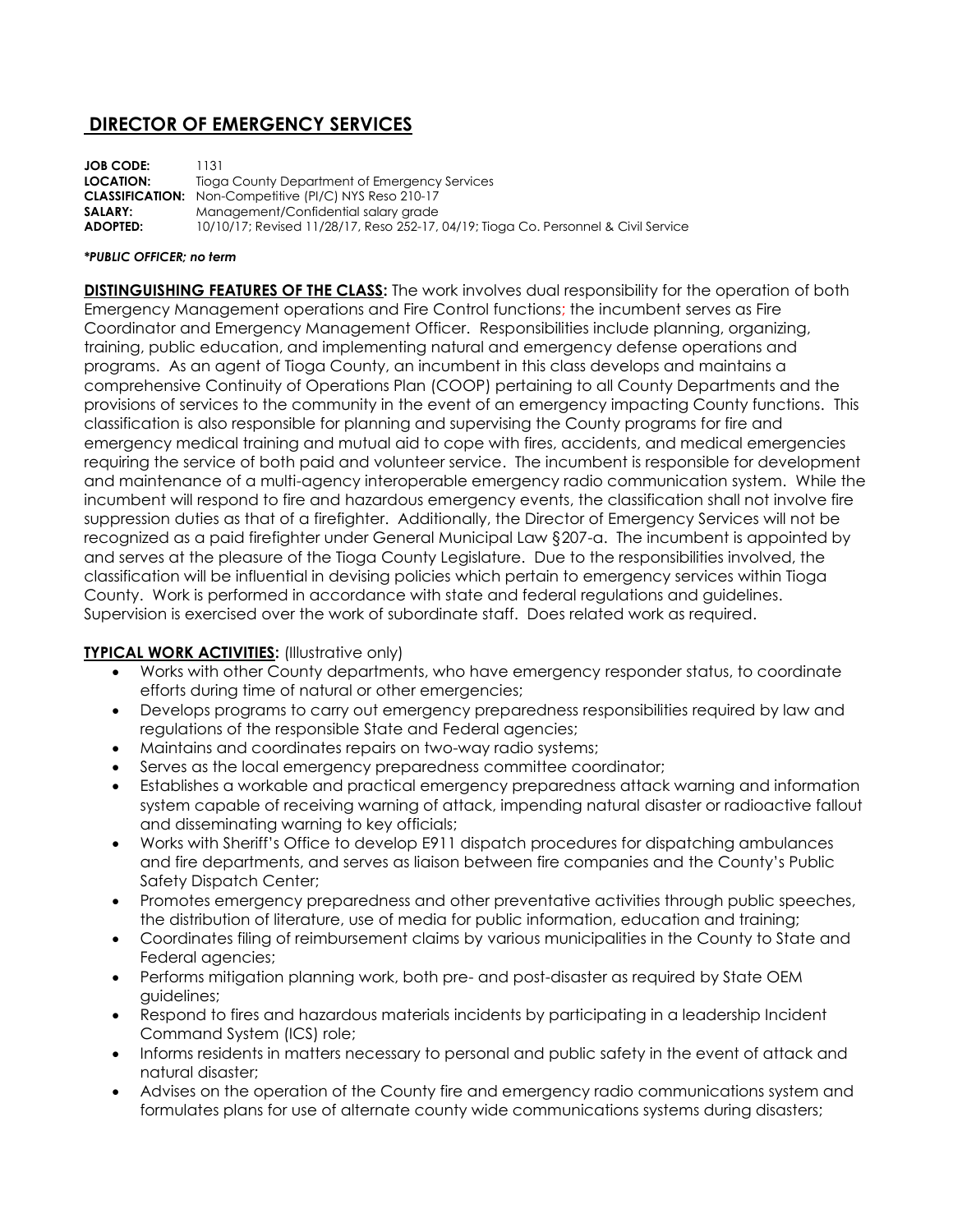- Works with Public Health Department, Sheriff's Office, local police, hospitals, fire and ambulance in plans involving mass casualty incidents;
- Coordinates local mutual aid program for both fire and ambulance service and is the liaison to the State mutual aid program;
- Plans and coordinates instruction programs relative to State and local fire and EMS programs;
- Participates in monthly meetings of County fire and EMS organizations and Tioga County Association of Fire Chiefs;
- Pursues grant requests for funds to upgrade fire and ambulance service activities;
- Responds to manmade and natural disaster incidents and assists local incident commander;
- Participates in fire and EMS drills and courses pertaining to mutual aid and emergency preparedness.

# **FULL PERFORMANCE KNOWLEDGE, SKILLS, ABILITIES AND PERSONAL CHARACTERISTICS:** Thorough

knowledge of modern firefighting and fire prevention methods and techniques; thorough knowledge of the laws, rules, regulations and purposes of the State fire mobilization and mutual aid plan; thorough knowledge of command control and disaster control methods and procedures; good knowledge of personnel recruiting and training methods; good knowledge of geography and political subdivisions of the County; good knowledge of the principles and operation of modern emergency communication systems; knowledge of EMS procedures and protocols; working knowledge of the principles and operation of a two-way radio system; ability to plan, supervise, and coordinate complex emergency preparedness and fire safety operations; ability to establish and maintain effective working relationships with others; ability to interpret the fire training, mutual aide, and natural disaster and emergency preparedness plans to County and local officials as well as the public; ability to prepare public informational materials and effectively speak in public; sound judgment; physical condition commensurate with the demands of the position.

# **MINIMUM QUALIFICATIONS***:* **Either**:

- **a.** Graduation from a New York State registered or regionally accredited college or university with a Bachelor's Degree and two (2) years of full-time experience (or it's part-time equivalent) in a supervisory or administrative capacity in an occupation which included the responsibility for emergency service management, planning and/or implementing emergency services\* or public safety programs; **or**
- **b.** Graduation from a New York State registered or regionally accredited college or university with an Associate's Degree and four (4) years of full-time experience (or it's part-time equivalent)as defined in (a) above; **or**
- **c.** Graduation from high school or possession of a New York State equivalency diploma and six (6) years of experience as defined in (a) above.

*\*Emergency Services shall include medical, fire, police, and or emergency response.* 

# **Special Requirements:**

- **1.** Possession of a valid New York State Operator's license at the time of appointment, and maintenance of such license throughout the tenure of employment in the position.
- **2.** Possession of NYS Emergency Management Certification (Tier 2) at time of appointment and continuously during employment.
- **3.** If an active member of a volunteer fire department, shall not hold a rank higher than that of Lieutenant while employed as Director of Emergency Services.

# **Copies of any and all relevant licenses and certificates are requested at time of application.**